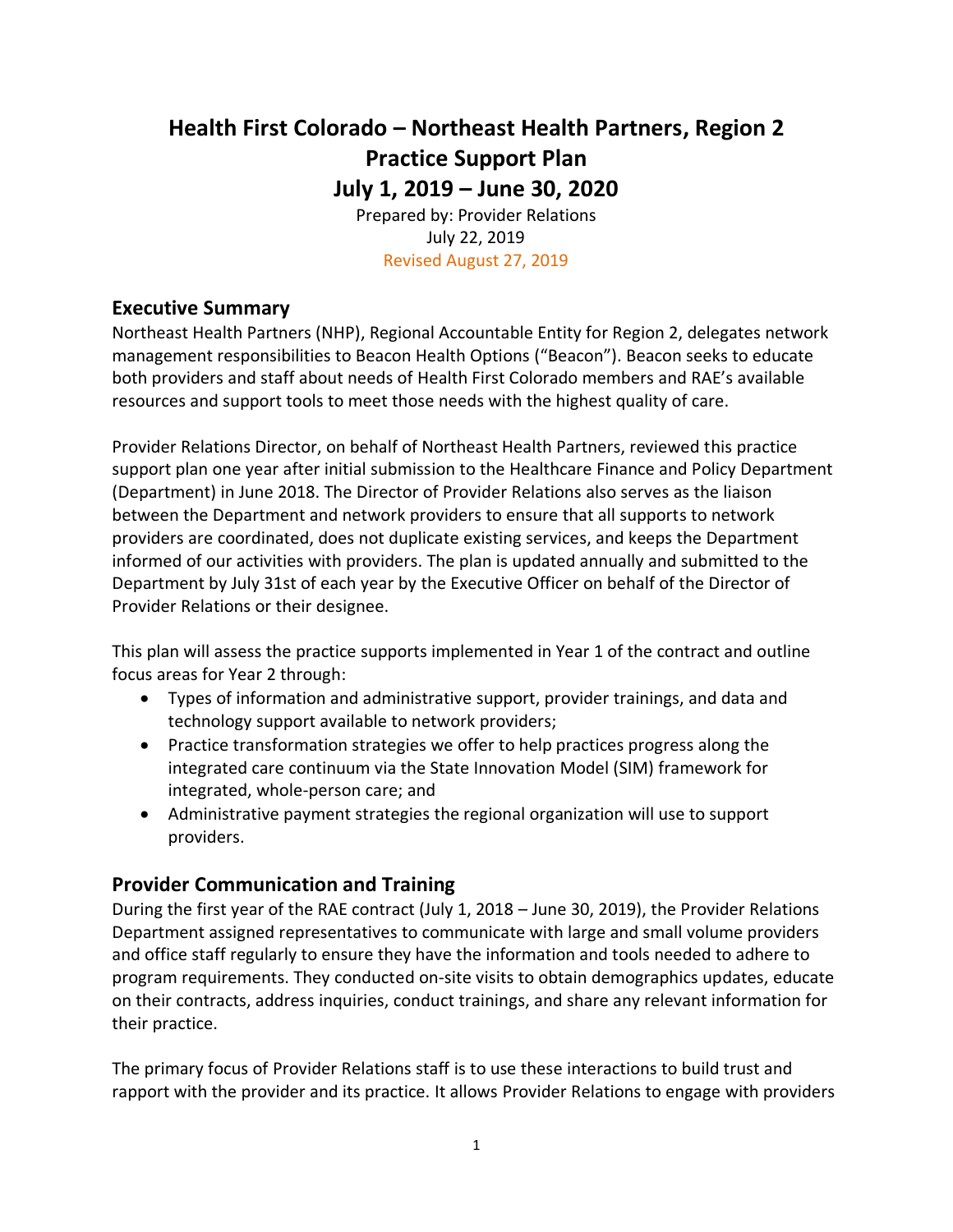and their staff to deliver information related to program goals such as administrative support, provider trainings, data and technology support, and practice transformation framework. During the first year, 27 site visits were conducted by Provider Relations Department.

The first year of the contract served to educate providers about the transition of Health First Colorado to Accountable Care Collaborative 2.0 (ACC 2.0), primarily:

- Understanding of Northeast Health Partners as the Regional Accountable Entity for the Region.
- Clarifying the relationship of Beacon Health Options (Beacon) as the Administrative Service Organization (ASO) and its process and procedures.
- Understanding of their contract and responsibilities as a Primary Care Providers (PCP) and Behavioral Health provider.

## **Provider Training Strategy**

Beacon uses a team approach to manage activities for provider training that incorporate goals of provider communication and provider network management:

- General information and administrative support
- Provider trainings
- Data and technology support
- Practice Transformation
- Key Performance Indicators (KPI) and Performance Measures

Beacon, on behalf of the regional organization, initiated self-service tools and interactive training platforms to enhance communication with the providers and their staff. This allowed providers to select a modality that best fits their practice and ensure all providers receive the same level of training. Throughout the year, providers receive resources to build and maintain their knowledge regarding Health First Colorado, in addition to, activities specific to the regional organization and other specialty information, as needed. Content of the various communication and training platforms includes:

- Liability of payment
- Practice guidelines
- Authorization procedures
- Documentation requirements
- Grievance and appeal system
- General information about Health First Colorado
- Health First Colorado's eligibility and application processes
- Health First benefits
- Other, as identified/needed.

Additionally, various platforms are used to meet the RAE requirement to make trainings and updates available to providers every six (6) months for the following topics:

- Colorado Medicaid eligibility and application process
- Medicaid benefits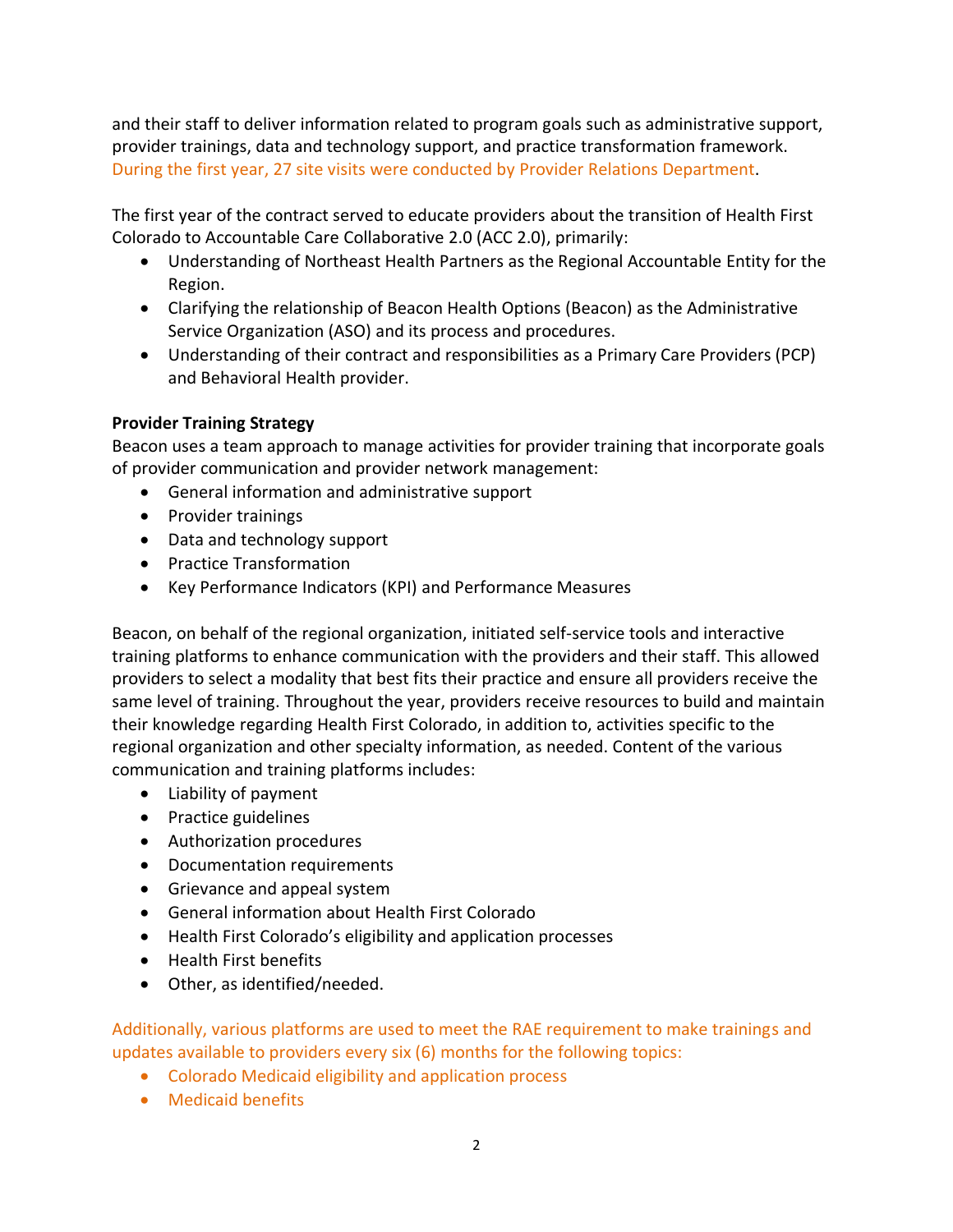- Access to Care standards
- EPSDT
- The Population Health Management Plan
- Use and proper submission of the Colorado Client Assessment Record for Members (CCAR) or the current Colorado Office of Behavioral Health's data collection tool for mental health and substance use disorders.
- Cultural responsiveness
- Member Rights, Grievances, and Appeals
- Quality improvement initiatives, including those to address population health
- Principles of recovery and psychiatric rehabilitation
- Trauma-informed care

#### *Webinars*

Provider Relations continues to use webinars to educate network providers on the Health First Colorado program information. Webinars inform providers of their rights such as prohibited provider discrimination and unrestricted member-provider communication as well as their roles and responsibilities. Webinars are also be used to provide annual training to update or remind network providers of their contract responsibilities or change that impact their practice. The information presented in the webinars will be available through the website used as a selfservice training module.

Year one of the RAE contract relied on Webinars as the primary source of direct training to providers throughout the region. Providers and their staff reported Webinars was the most convenient training platform because they could stay informed about Health First Colorado and the RAE, while meeting their responsibilities within the practice. Based on this feedback, Provider Relations will continue to utilize Webinars to educate providers and pursue methods to increase provider engagement.

#### *Town Halls*

Provider Relations, in coordination with the regional organization and other departments, will establish travelling Town Halls. The topics for training will be driven from provider assessments for practice transformation, contract requirements, quality and utilization data, and provider needs or requests. The initial plan was to conduct the Town Halls every six months. After assessing the need to have a higher presence and engagement with providers in their community, Provider Relations changed to plan from semi-annual to quarterly. Provider Relations conducted four (4) Town Halls during the first year. The intent is to continue to the quarterly Town Halls for the first six months of the second year and re-assess their effectiveness based on the frequency. The provider's participation of the Town Halls is voluntary and we are continuously seeking new approaches to increase engagement. These include trying different locations, times, topics and presenters.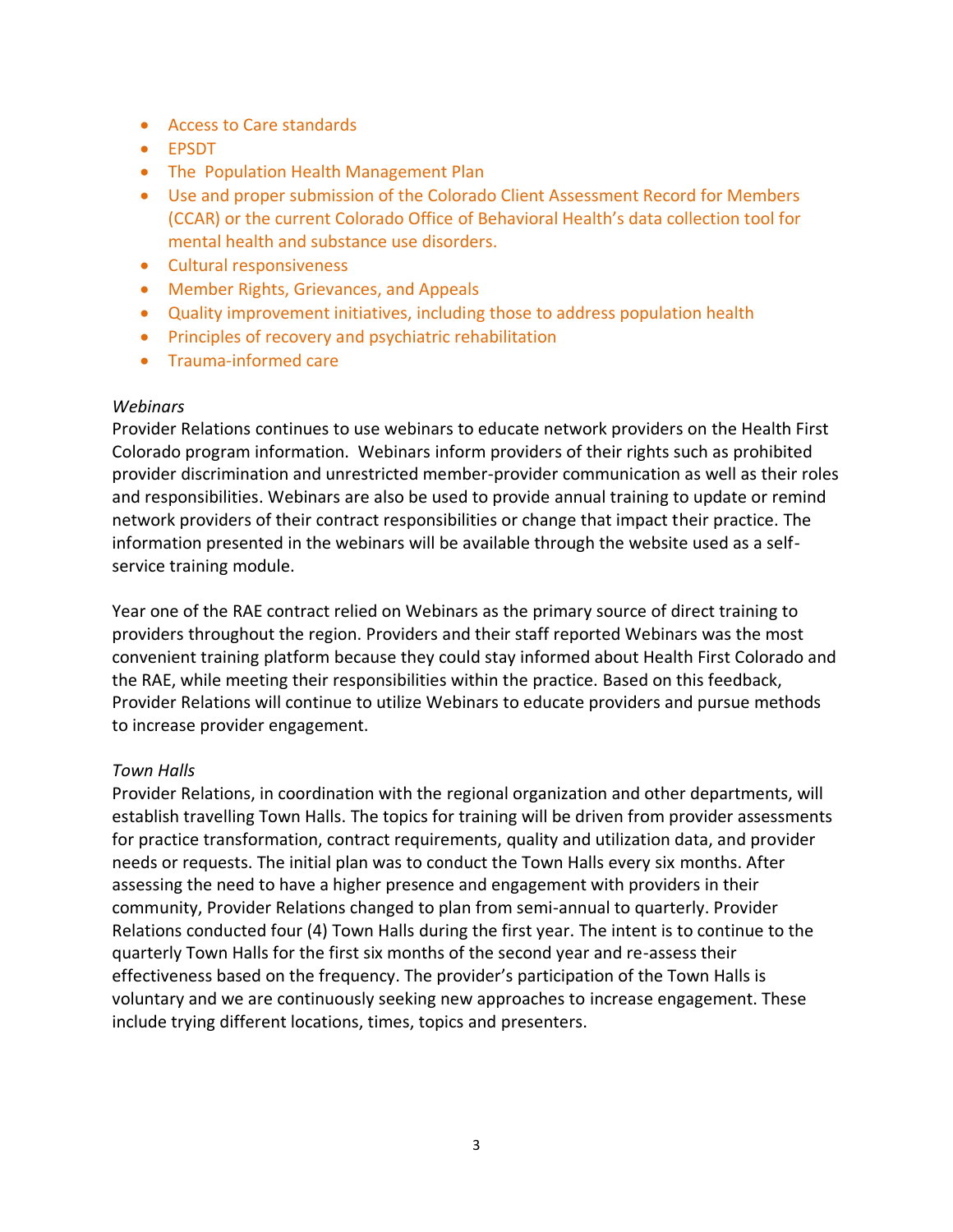#### *Provider Online Services*

The regional organization, through its' website, has an online, provider self-service application that contains a multidisciplinary curate library of practice support tools based on contract requirements. NHP receives provider feedback that is used to develop and update the materials in the provider section of the RAE website, which are available at the following link: [www.northeasthealthpartners.org](http://www.northeasthealthpartners.org/) . The RAE website hosts the trainings for download and review including topics on: Medicaid benefits, Access to Care standard, EPSDT, cultural responsiveness and other topics required by the RAE contract (Section 12.9.3). The website also includes the Policy and Procedure Manual for Providers (Provider Manual) which is reviewed and updated annually and is available at the following link: <https://www.northeasthealthpartners.org/providers/provider-handbook/>

The initial plan was that the Provider page of the RAE website would house recordings of Webinars and Town Halls, as well as presented materials, as a self-paced training and resources. However, due to the recording quality of the Webinars and Town Halls, we post the documents of the presented materials for access. On a monthly basis, Provider Relations updates the Provider Training landing page of the RAE website and provider alerts for selfservice training. Provider Relations continues to promote the regional organization website as reference materials during visits and trainings. Providers reported appreciating a centralized location to reference training materials for personnel use or to train new staff.

#### *Other Training Modalities*

The Provider Relations Department continues to use a variety of communication tools to facilitate relationship building and interaction with providers. Provider Relations staff uses wellestablished methods such as the website, Provider Handbook, and newsletter to distribute the information to providers. The newsletter is a national communication from NHP to contracted providers. The newsletter allows the inclusion of a section for Colorado Medicaid, when deemed appropriate. The Provider Handbook is reviewed annually by subject matter experts to maintain accurate information.

Most importantly, staff have the capacity to send network providers email communications when there is actionable information that benefits their practice through ConstantContact/provider alerts. To ensure RAE requirements are met, training topics are available to providers every six (6) months, periodic provider alerts are also sent to the network to inform providers of the Provider Online Services available to them including the new, updated and on-going trainings available on the website for review.

Below is the list of trainings completed during the first year. It includes the dates and platform/modality used.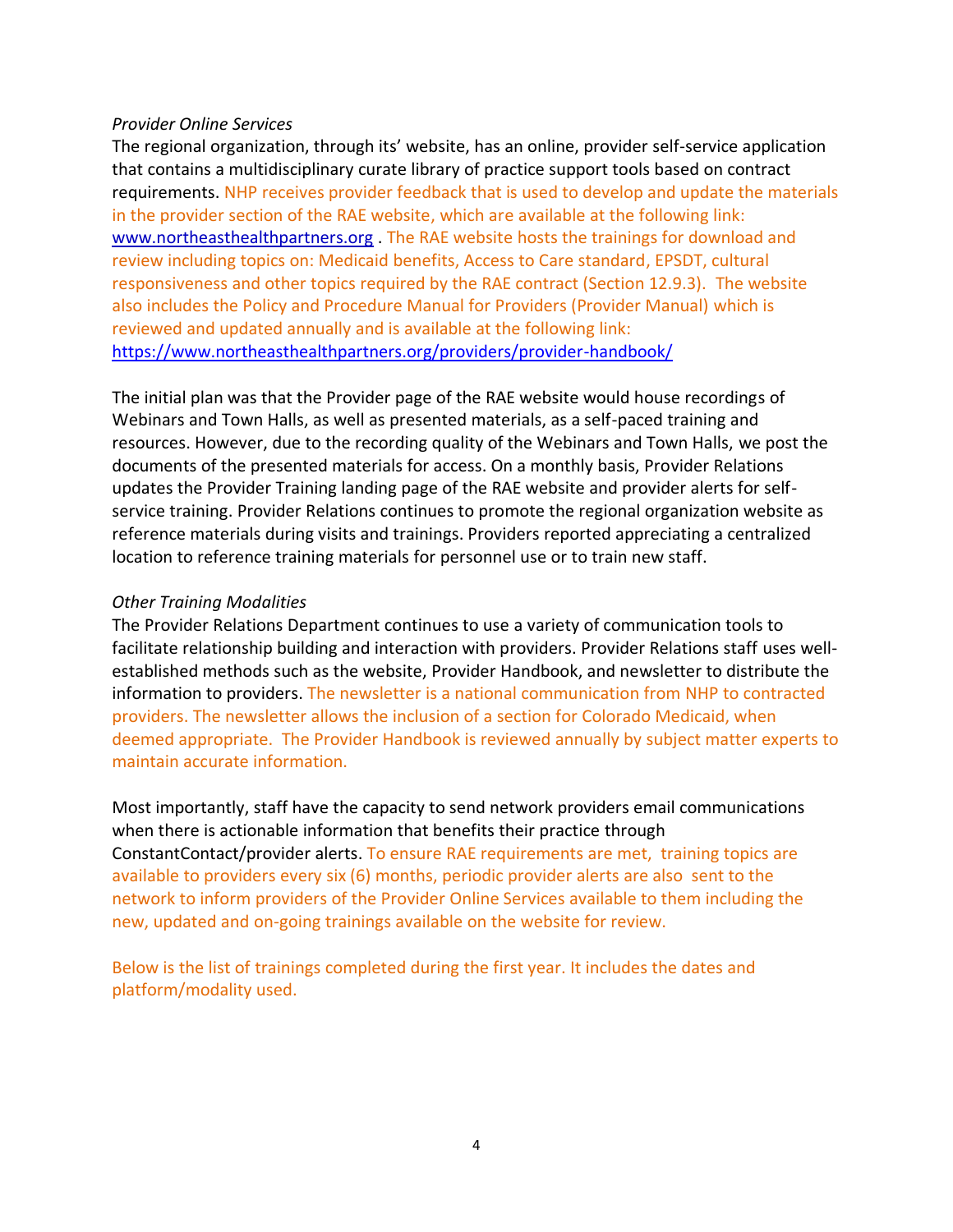| <b>Topic</b>                                                 | <b>Platform/Modality</b> | <b>Date</b> |
|--------------------------------------------------------------|--------------------------|-------------|
| <b>Colorado Medicaid eligibility and application process</b> | Provider Handbook        | 7/1/2018    |
|                                                              | Provider Alert           | 8/1/2018    |
|                                                              | <b>Town Hall</b>         | 2/28/19     |
| <b>Medicaid Benefits</b>                                     | Provider Handbook        | 7/1/2018    |
|                                                              | Webinar                  | 8/21/19     |
| <b>Access to Care Standards</b>                              | Provider Handbook        | 7/1/2018    |
|                                                              | Webinar                  | 5/17/2019   |
| <b>EPSDT</b>                                                 | Provider Handbook        | 7/1/2018    |
|                                                              | <b>Town Hall</b>         | 2/28/19     |
|                                                              | Webinar                  | 4/30/2019   |
| <b>Population Health Management Plan</b>                     | Provider Handbook        | 9/30/19     |
| <b>CCAR</b>                                                  | Provider Handbook        | 7/1/2018    |
|                                                              | Provider Alert           | 10/1/2018   |
| <b>Cultural Responsiveness</b>                               | Provider Handbook        | 7/1/2018    |
|                                                              | Webinar                  | 5/17/2019   |
| <b>Member rights, Grievances, and Appeals</b>                | Provider Handbook        | 7/1/2018    |
|                                                              | <b>Town Hall</b>         | 2/28/2019   |
| Quality Improvement initiatives, including those to address  | Provider Handbook        | 7/1/2018    |
| population health                                            | Website                  | 7/1/2018    |
|                                                              | <b>Town Hall</b>         | 10/19/2019  |
|                                                              |                          | 2/28/19     |
| Principles of recovery and psychiatric rehabilitation        | Provider Handbook        | 7/1/2018    |
| <b>Trauma-informed care</b>                                  | Website                  | 7/1/2018    |
| Colorado Psychiatric Access and Consultation for Adults &    | Provider Handbook        | 7/1/18      |
| Kids (C-PAC)                                                 | <b>Town Hall</b>         | 10/19/18    |
|                                                              |                          | 5/29/19     |
| Other trends identified in consultation with the Department  | $N/A^*$                  | $N/A^*$     |

\*N/A – Not Applicable. During the first year, there were no other trends identified in consultation with the Department

The Provider Training Work Plan for the first year of the contract was completed. All tasks to develop and deliver training are part of the established process of provider engagement.

| Table 1. Flovider Halling Work Flan Tear 1           |                           |                        |
|------------------------------------------------------|---------------------------|------------------------|
| <b>Task</b>                                          | <b>Resources</b>          | <b>Completion Date</b> |
| <b>Webinars</b>                                      |                           |                        |
| Determine Provider Education Needs and Schedule (See | <b>Provider Relations</b> | Complete               |
| Table 2: Operational Practice Support Work Plan)     |                           |                        |
| Create, update and maintain Curricula                | All departments           | Complete               |
| Develop and submit Invitations                       | <b>Provider Relations</b> | Complete               |
| Record and upload Completed Webinar to the Provider  | <b>Provider Relations</b> | Complete               |
| Website                                              |                           |                        |
| <b>Town Halls</b>                                    |                           |                        |
| Determine Schedule and Location                      | <b>Provider Relations</b> | Complete               |

#### **Table 1: Provider Training Work Plan Year 1**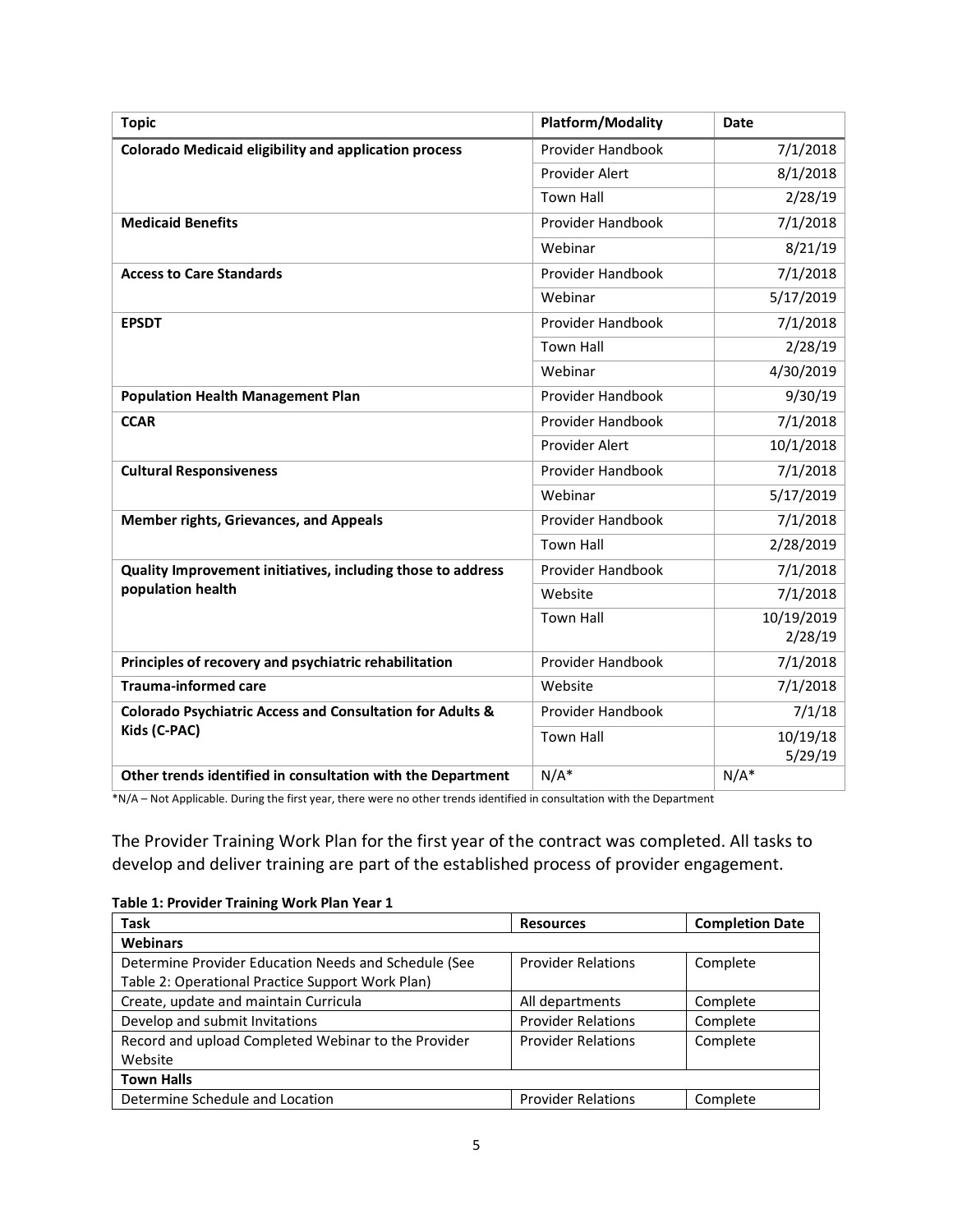| Prepare Town Hall ideas and materials                           | All departments                    | Complete |
|-----------------------------------------------------------------|------------------------------------|----------|
| Develop and submit Invitations                                  | <b>Provider Relations</b>          | Complete |
| Record and upload Completed Webinar to the Provider             | <b>Provider Relations</b>          | Complete |
| Website                                                         |                                    |          |
| <b>Provider Online Services - Website</b>                       |                                    |          |
| Identify Website Requirements (See Table 3: Operational         | IT & Provider Relations            | Complete |
| Practice Support Work Plan)                                     |                                    |          |
| Create and Complete Website Plan Document Outline.              | <b>IT &amp; Provider Relations</b> | Complete |
| Create Website Rollout plan with specific deliverable dates.    | IT & Provider Relations            | Complete |
| Coordinate with Communications and IT to create draft           | IT & Provider Relations            | Complete |
| Website Content in Development Site.                            |                                    |          |
| Make ongoing day-to-day changes via standard publishing         | IT & Provider Relations            | Complete |
| requests.                                                       |                                    |          |
| <b>Provider Newsletter</b>                                      |                                    |          |
| Create newsletter template                                      | <b>Provider Relations</b>          | Complete |
| Create newsletter distribution calendar                         | <b>Provider Relations</b>          | Complete |
| Determine Newsletter approval process and following the         | <b>Provider Relations</b>          | Complete |
| regular approval process                                        |                                    |          |
| Prepare article submission ideas for the newsletter editions.   | All departments                    | Complete |
| Develop first provider newsletter                               | <b>Provider Relations</b>          | Complete |
| <b>Provider Handbook</b>                                        |                                    |          |
| Create draft provider handbook based on items outlined in       | <b>Provider Relations</b>          | Complete |
| the RFP for Behavioral Health and PCMP networks                 |                                    |          |
| Send draft provider handbook to subject matter experts to       | <b>Provider Relations</b>          | Complete |
| incorporate detail.                                             |                                    |          |
| Post final provider handbook on the provider websites.          | <b>Provider Relations</b>          | Complete |
| <b>Provider Alerts</b>                                          |                                    |          |
| Create and maintain an email address for providers to add       | <b>Provider Relations</b>          | Complete |
| their email addresses to an email distribution list             |                                    |          |
| Email distribution list will serve as a list serve for provider | <b>Provider Relations</b>          | Complete |
| updates and/or alerts.                                          |                                    |          |
|                                                                 |                                    |          |
| Post Provider Alerts to the Provider section of the Website     | <b>Provider Relations</b>          | Complete |
| with date and subject of alert in chronological order.          |                                    |          |
|                                                                 |                                    |          |

#### **Practice Support Strategy**

Providers receive a range of information promoting Health First Colorado as part of their training of the regional organization. Provider Relations employ periodic interactions with Provider and their staff in-person, over the phone and electronically, to understand the individual needs of the practice. Depending on the identified need, either provider relations or another member of the interdisciplinary team will offer training or resources to the PCP.

Providers benefit from the expertise of an interdisciplinary team composed of representatives of Care Coordination, Information Technology (IT), Provider Relations and Quality Management Departments that connects periodically to review specific providers, gathered during provider interactions, and address practice support needs. Members of this team follows up with the provider directly through e-mail, conference calls, or in-person visits.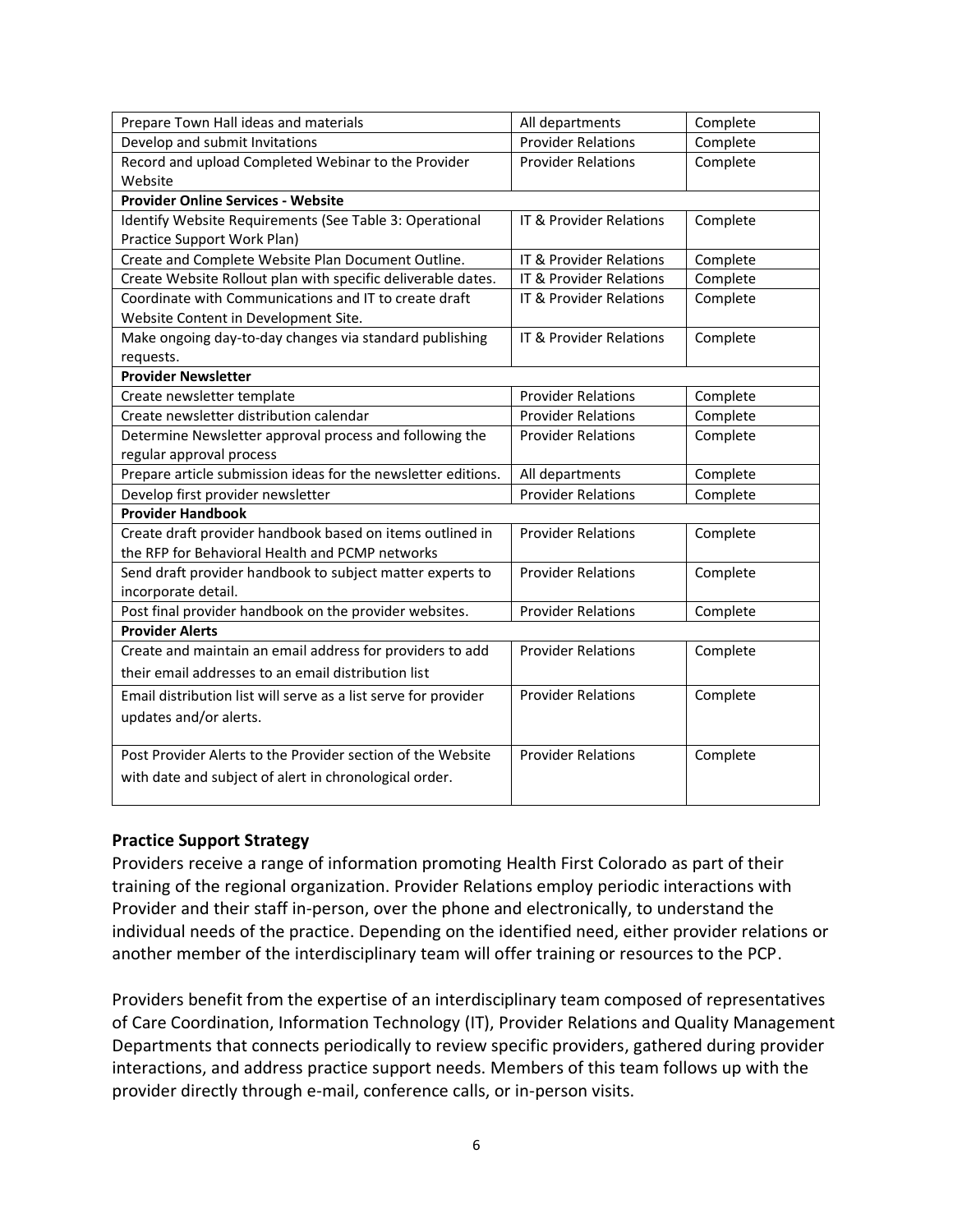During the first year, the team's practice supports activities focused on educating PCPs about the transition to the Accountable Care Collaborative 2.0 (ACC 2.0) requirements as a contracted provider and assist them to meet the requirements. The focus was driven largely by PCP requests to understand ACC 2.0 and its impact on their practice. As a result, the interdisciplinary team provided support and education on:

- Member Attribution process,
- Per Member Per Month (PMPM) payment process,
- Care Coordination requirements,
- Technical Assistance: access and utilization of HCPF's Data Analytics Portal (DAP),
- Alternative Payment Model,
- Key Performance Indicators (KPI), and
- Member Dismissal Policy.

The initial plan was that once the practices competently managed the requirements, then the practice support activities would transition to develop and implement their practice transformation plan. Beacon appropriately anticipated that the majority of the practices would require at least one year understanding and managing their ACC 2.0 requirements.

During the second year of the contract, the regional organization and providers are better positioned to engage in practice transformation. The required Practice Assessments for all PCPs will inventory of the PCPs practice transformation activities, capacity and resources to become a care management delivery systems.

## **Practice Transformation Strategy**

Provider Relations, in collaboration with Quality Management, Care Coordination and Information Technology, present to providers and their staff the importance of practice transformation and offer on-going operational support that will ultimately integrate into practice transformation. Providers who progress on the continuum of the integrated medical home may be eligible to increase the functions within the PCP practice, receive enhanced PMPM payment, and be eligible to receive additional earnings from the KPI bonus pool.

## *Practice Assessments*

The required Practice Assessments for all PCPs will inventory the PCPs practice transformation activities, capacity and resources to become a care management delivery system. This may include operational support, sharing of clinical tools, client materials and data systems and technology that support and enhance provider capacity and quality of care.

During the first year of the RAE, PCP practices were encouraged to complete a practice assessment. Because of the provider engagement, eleven (11) PCPs completed a practice assessment. Of these, four (4) PCPs achieved Collaborative level and four (4) PCPs achieved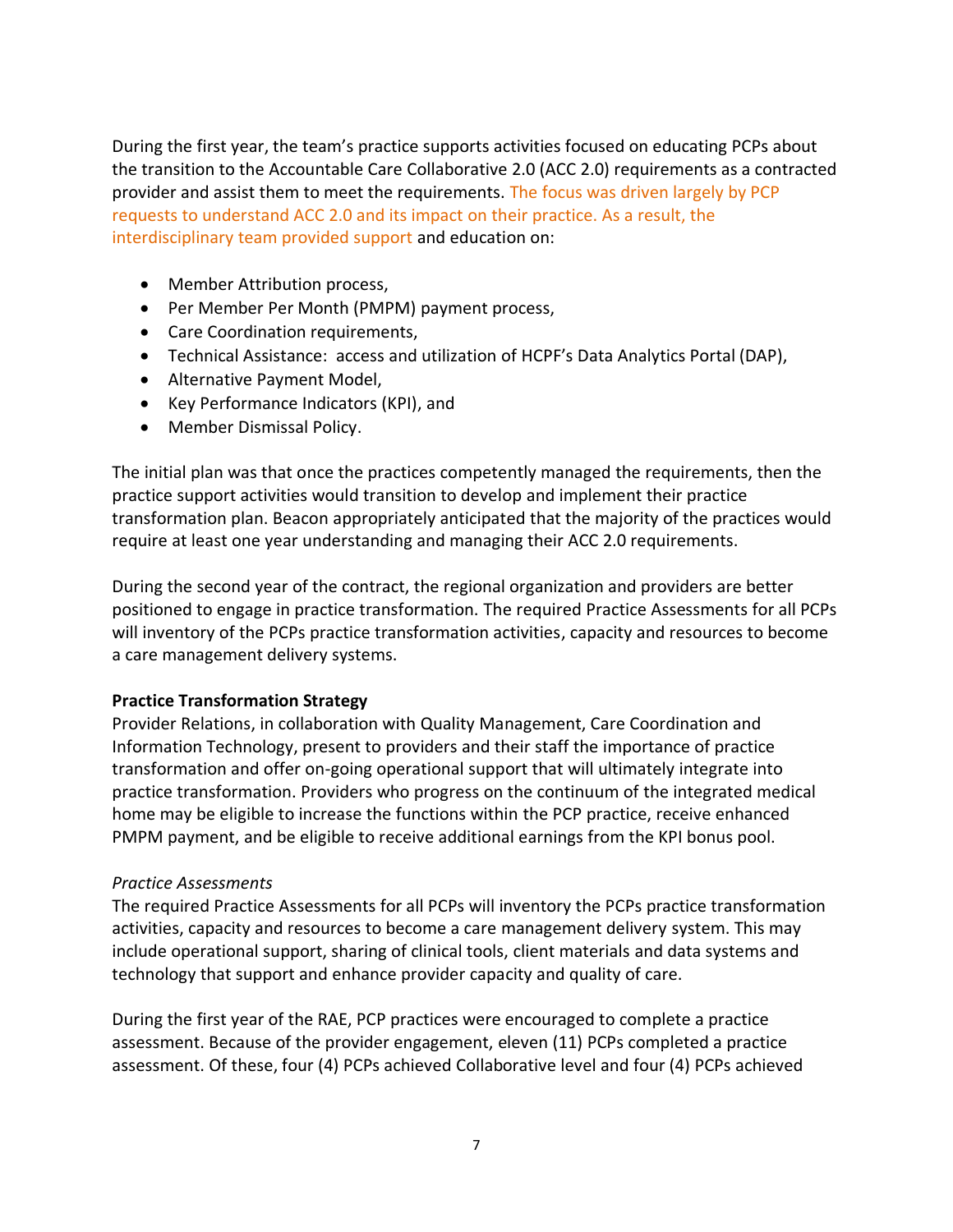Accountable level and were delegated full Care Coordination functions. All other providers remained in the Contributing level.

Starting July 1, 2019, under new PCP contracts, providers are required to participate in a practice assessment. Providers that completed an assessment at the start of the RAE are required to re-asses to track their progress. Additionally, Accountable level providers underwent their first in-person annual Appraisal. The practice assessment for each PCP will be completed as the new PCP contract is executed. It is estimated that the PCP contracts will be executed by end of first quarter of 2020. As a result, the practice assessments will be completed on a rolling basis with an estimated completion timeline of the second quarter of 2020.

Providers that achieved Collaborative level, the transitional level, are required to complete a Practice Assessment to demonstrate their progress to become an Accountable level provider. Under the new PCP contract, PCPs can remain at the Collaborative level no longer than two fiscal years. During the second year, the three (3) PCPs remaining as Collaborative level will engage in a Practice Transformation Plan to address their areas of improvement and achieve Accountable level. Family Physicians of Greeley completed their second Practice Assessment and demonstrated Accountable level to start on the new fiscal year (July 1, 2019).

#### *Practice Transformation Activities*

Beacon anticipates that the majority of the PCPs will remain in the same level from the first to second year. Providers will be expected to engage in practice transformation based on their capacity and resources.

PCP practices that participate in incentive programs will be segmented to work closely with the Quality Management Division (Quality Management) as part of their Practice Transformation Plan. The action items may include the use of the plan-do-check-act (PDCA) cycle to create quality improvement activities. The practice will review their quality measures, identify measure(s) to focus for improvement, and develop specific activities to impact the measure, and track the effectiveness of the activities to adjust for measurable improvement.

Additionally, Quality Management will leverage its *Learning Collaboratives* to bring similar practices together to share best practices and conduct peer-to-peer quality improvement activities, as well as, identify common metrics across RAE efforts and State incentive programs to streamline quality improvement activities.

Examples of incentive programs include:

- Alternative Payment Model (APM),
- State Innovation Model (SIM), and
- Comprehensive Primary Care Plus (CPC+), or
- Submit data for CQM, PQRM measures.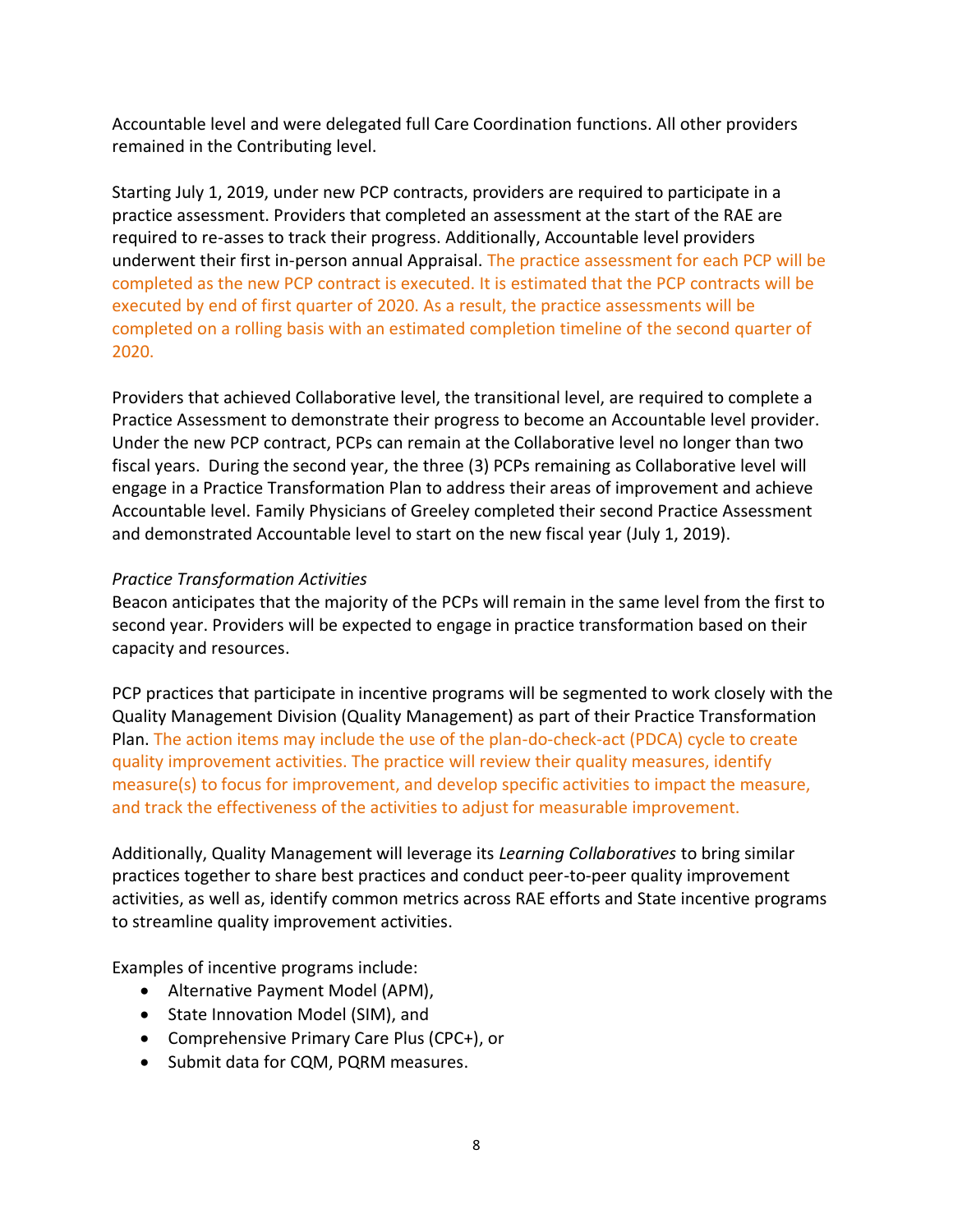The Practice Transformation Plans for the practices engaged in incentive programs are primarily Collaborative level providers. Thus, their plan will include connection with the Department of Care Coordination to prepare for full delegation of Care Coordination functions so they can demonstrate improvement during the next Practice Assessment cycle. Finally, these practices will be required to contribute and receive data about their attributed members to meet contractual requirements. Their plan will include the Department of Information Technology to offer technical assistance to maximize the available member data to improve the practice's outcomes. The action items may include tracking of proper and timely care coordination reporting, as well as, use of member data on the HCPFs Data Analytics Portal (DAP) and care coordination tool.

The Practice Transformation Plans for smaller practices, with no participation in incentive programs listed previously, will receive practice transformation assistance appropriate to their capacity. Beacon, on behalf of NHP, will leverage the provider training platforms such as Webinars, RAE Website, Town Halls and Provider Alerts to share information about practice transformation activities. The Practice Transformation Plans for these providers will include opportunities to connect with local and State resources and other similar practices to learn how to:

- Maximize the HCPF's Data Analytics Portal (DAP),
- Improve their Key Performance Indicators, and
- Capitalize on their Care Coordination Entity's resources.

Practices at this level have reported benefiting the most from individual interactions with Provider Relations, Quality Management and other departments as it allows them to drill down to their situation and implement processes customized to their practice. Small practices will receive periodic on-site visits as part of the overall Provider Support Plan for the region.

## *Accountable Annual Appraisals*

Primary Care Providers who achieved Accountable level on the first year of the RAE were required to complete an annual appraisal in accordance with their contract to assess the PCMP continues to meet the requirements of the agreed upon functions or performance on KPI measures. The findings of the appraisal assisted in determining the PCMP designation for the new fiscal year. Each PCMP received an Accountable PCMP Annual Appraisal Tool scored by the interdisciplinary team and used to assess your performance. It focused on:

- Audit results for Care Coordination activities
- Effective performance of Care Coordination
- Provider Network reporting with timeliness and accuracy
- Engagement in KPI measures (i.e. submission of Care Compacts)

PCMPs that did not demonstrate meeting the minimum requirements of the Accountable PCMP received a Performance Improvement Plan. If they do not demonstrate improvement within the stated period and sustain compliance month over month, then they will be designated a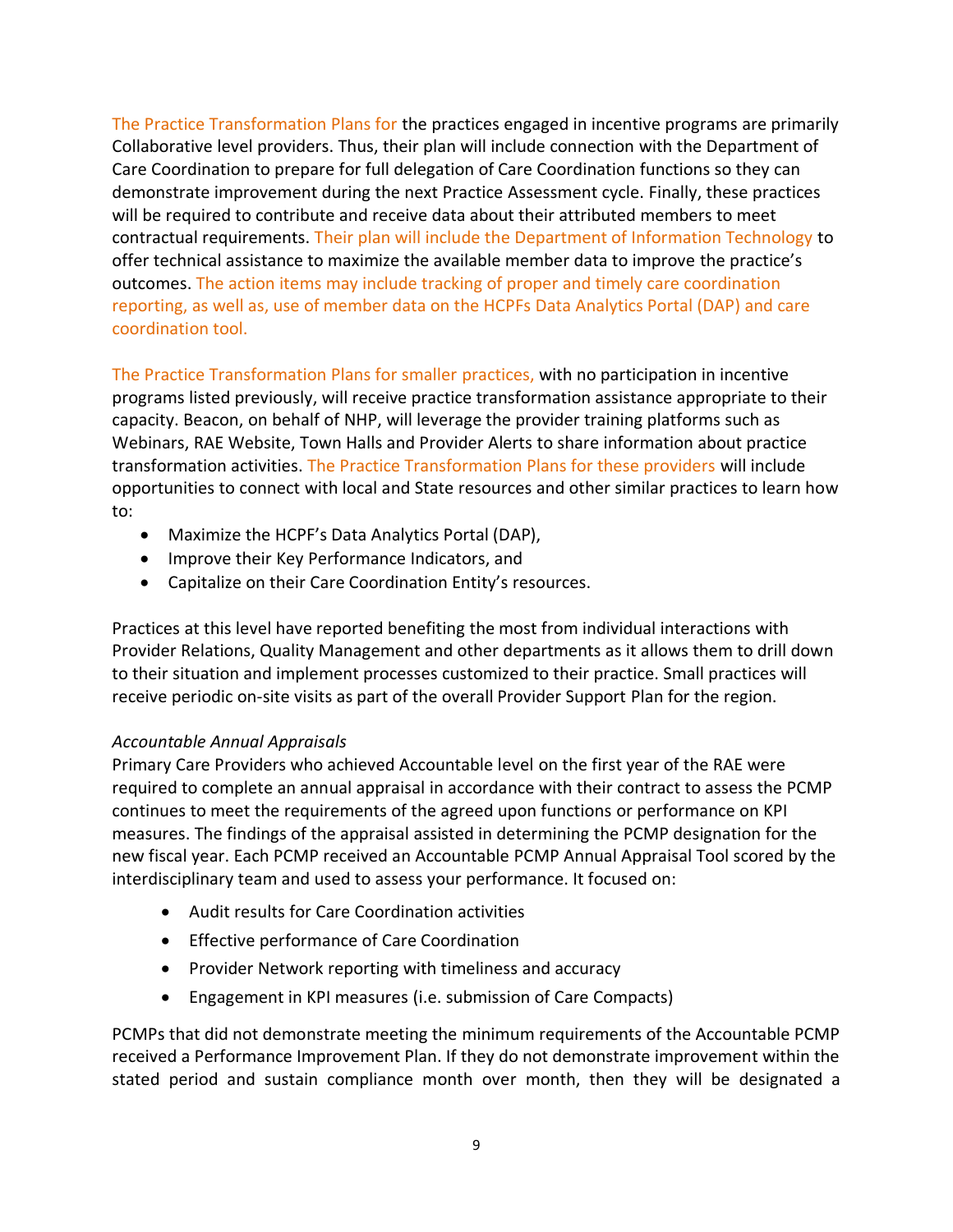Contributing PCMP. All PCMPs scheduled a 6-month follow up to review the progress as an Accountable level provider.

All of the four (4) Accountable level PCPs completed their first annual appraisal of which two (2) PCPs received a Performance Improvement Plan (PIP). One agreed to the PIP and is working to demonstrate improvements and scheduled a 6-month follow up review. One agreed to return to the Contributing PCP for the new fiscal year as the PCP would not be able to meet the requirements of an Accountable level PCP and wished to continue participating in the ACC program with Northeast Health Partners.

The Practice Transformation Work Plan (Table 3) for the first year of the contract was completed. All tasks are part of the established process of provider engagement.

| <b>Task</b>                                             | <b>Resources</b>          | <b>Completion Date</b> |  |
|---------------------------------------------------------|---------------------------|------------------------|--|
| <b>Practice Assessment Tool</b>                         |                           |                        |  |
| Identify requirements for Practice Assessment Tool      | All departments           | Complete               |  |
| Create and Complete Practice Assessment Plan            | IT & Provider Relations   | Complete               |  |
| Document Outline                                        |                           |                        |  |
| Create Rollout plan with specific deliverable dates     | IT & Provider Relations   | Complete               |  |
| <b>Contact Providers and offer conduct Practice</b>     | <b>Provider Relations</b> | Complete               |  |
| Assessment                                              |                           |                        |  |
| Upload Practice Assessments on NAAC Tool (or other      | <b>Provider Relations</b> | Complete               |  |
| desktop application, if NAAC Tool not fully functional) |                           |                        |  |
| <b>Practice Transformation Plan</b>                     |                           |                        |  |
| Create a multidisciplinary team schedule                | All departments           | Complete               |  |
| Develop Practice Transformation Plan on NAAC Tool (or   | All departments           | Complete               |  |
| other desktop application, if NAAC Tool not fully       |                           |                        |  |
| functional)                                             |                           |                        |  |
| Communicate with practices on transformation plan       | <b>Provider Relations</b> | Complete               |  |
| and available tools (See Table 3: Operational Practice  |                           |                        |  |
| Support Work Plan)                                      |                           |                        |  |
| Track progress of Practice Transformation Plan on       | All departments           | Complete               |  |
| NAAC Tool (or other desktop application, if NAAC Tool   |                           |                        |  |
| not fully functional)                                   |                           |                        |  |

#### **Table 2.1: Practice Transformation Work Plan Year 2**

| <b>Task</b>                                                                                           | <b>Resources</b>                                  | <b>Estimated</b><br><b>Date</b> | <b>Completion</b><br><b>Date</b> |
|-------------------------------------------------------------------------------------------------------|---------------------------------------------------|---------------------------------|----------------------------------|
| <b>Practice Assessment Tool</b>                                                                       |                                                   |                                 |                                  |
| <b>Identify requirements for Practice</b><br><b>Assessment Tool</b>                                   | All departments                                   | 7/1/19                          | 7/1/19                           |
| <b>Create and Complete Practice Assessment</b><br><b>Plan Document Outline</b>                        | <b>Quality &amp; Provider</b><br><b>Relations</b> | 8/1/19                          | 8/1/19                           |
| Create Rollout plan with specific deliverable<br>dates                                                | <b>Quality &amp; Provider</b><br><b>Relations</b> | 8/30/19                         | On Target                        |
| <b>Contact Providers to conduct Practice</b><br>Assessment as PCP contracts are executed -<br>Rolling | <b>Quality &amp; Provider</b><br><b>Relations</b> | $9/1/19$ -<br>12/31/19          | <b>Rolling</b>                   |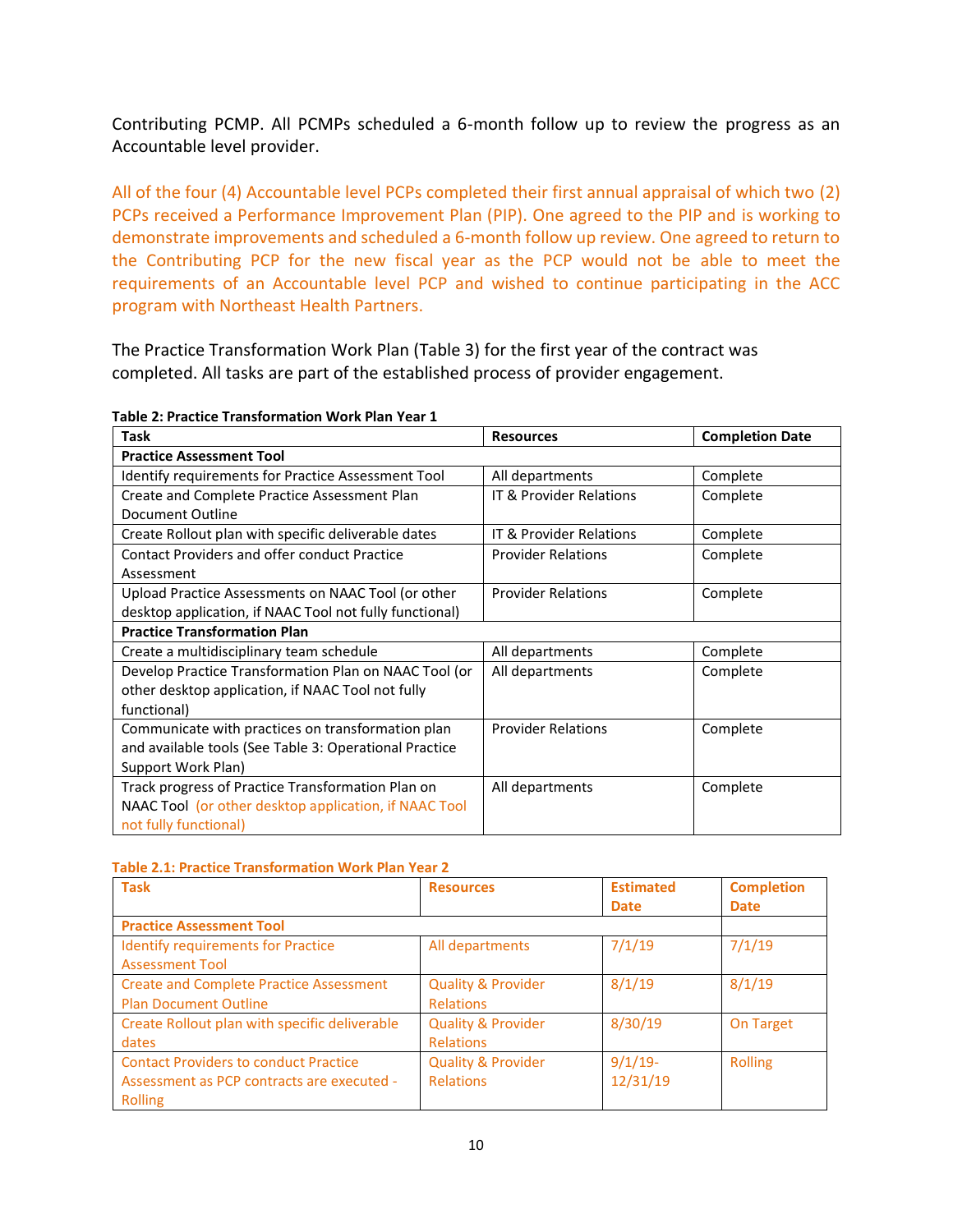| <b>Complete Practice Assessment - Rolling</b>                                                                                              | <b>Quality &amp; Provider</b><br><b>Relations</b>                                             | $10/1/19$ -<br>12/31/19             | <b>Rolling</b> |
|--------------------------------------------------------------------------------------------------------------------------------------------|-----------------------------------------------------------------------------------------------|-------------------------------------|----------------|
| <b>Upload Practice Assessments on NAAC Tool</b><br>(or other desktop application, if NAAC Tool<br>not fully functional) - Rolling          | <b>Quality &amp; Provider</b><br><b>Relations</b>                                             | $11/1/19$ -<br>1/31/20              | <b>Rolling</b> |
| <b>Practice Transformation Plan</b>                                                                                                        |                                                                                               |                                     |                |
| Conduct multidisciplinary team reviews of<br><b>Practice Assessments</b>                                                                   | <b>Quality, Care</b><br>Coordination,<br>Information Technology,<br><b>Provider Relations</b> | $11/1/19$ -<br>1/31/20              | <b>Rolling</b> |
| Develop Practice Transformation Plan on<br>NAAC Tool (or other desktop application, if<br><b>NAAC Tool not fully functional)</b>           | <b>Quality, Care</b><br>Coordination,<br>Information Technology,<br><b>Provider Relations</b> | $11/1/19$ -<br>2/28/20              | Open           |
| Communicate with practices on<br>transformation plan and available tools (See<br>Table 3: Operational Practice Support Work<br>Plan)       | <b>Provider Relations</b>                                                                     | $11/1/19$ -<br>2/28/20<br>(Ongoing) | Open           |
| <b>Track progress of Practice Transformation</b><br>Plan on NAAC Tool (or other desktop<br>application, if NAAC Tool not fully functional) | <b>Provider Relations</b>                                                                     | 6/30/20<br>(Ongoing)                | Open           |

#### *NAAC Tool*

During the initial plan, the intent was to have the results of the assessment to develop a practice transformation plan that connects the provider to a variety of material and resources made available through the regional organization. Then the interdisciplinary team would track the provider's progress in achieving practice transformation plan using available data and population analysis. The Network Assessment and Action Communication (NAAC) tool would coordinate activities with the provider to assist them in achieving their practice transformation plan.

The RAE considers the development of a tool to coordinate activities with providers valuable. After the lessons of the first year, there is a need to evaluate how the NAAC tool will function and interact with other systems and processes within the organization to best coordinate provider support functions and assist the RAE in achieving its contractual goals. During the second year, there will be an emphasis on the NAAC Tool with review of identified requirements, development and implementation no later than March 1, 2020 While the NAAC tool is evaluated, Provider Relations and the interdisciplinary team is continuing to store the completed practice assessment tools and tracking the practice progress on desktop applications such as excel spreadsheets and share drives.

| rapic 3. Operational Fractice Support Work Flam for Team 1 and continue Team 2 |                  |                        |  |
|--------------------------------------------------------------------------------|------------------|------------------------|--|
| <b>Task</b>                                                                    | <b>Resources</b> | <b>Completion Date</b> |  |
| <b>Practice Support Tools</b>                                                  |                  |                        |  |
| Identify requirements for support tools based on RFP<br>and contract           | All departments  | Complete               |  |
| Operational<br>$\bullet$                                                       |                  |                        |  |
| <b>Practice Transformation</b>                                                 |                  |                        |  |

#### **Table 3: Operational Practice Support Work Plan for Year 1 and continue Year 2**